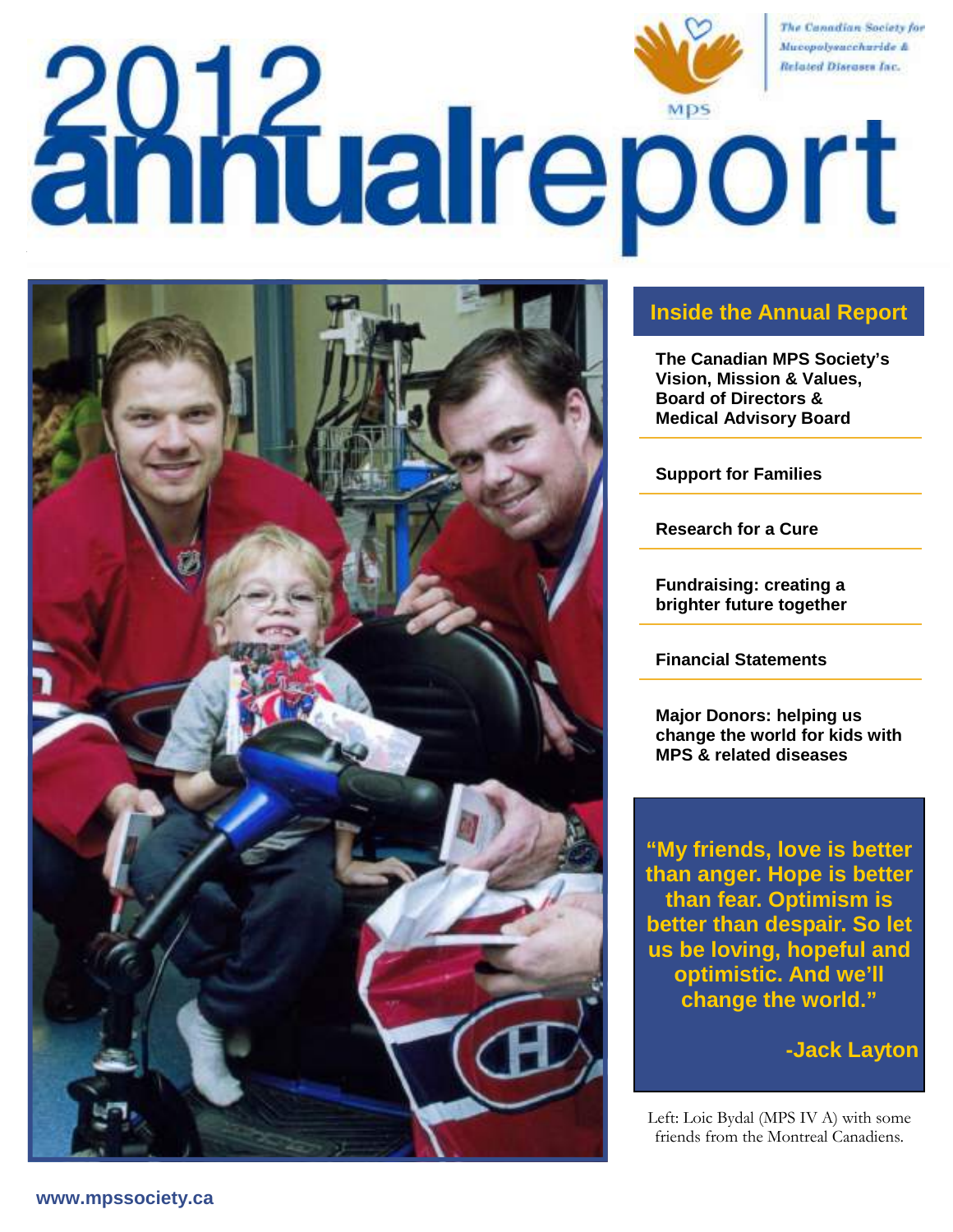## FINANCIAL STATEMENT STATEMENT STATEMENT IN THE CANADIAN MPS SOCIETY And  $\Gamma$

#### **Our Vision:**

 We believe in a brighter future for those affected with and by Mucopolysaccharide (MPS) and related lysosomal diseases. We envision a future where patients no longer die from MPS and related diseases because treatments have been developed, cures have been discovered, and our government has made these treatments and cures accessible to those who need and deserve them. In the future we envision, those affected are living long, healthy and fulfilling lives enjoying the company of their friends, children and grandchildren.

#### **Our Mission:**

 Founded in 1984, The Canadian Society for Mucopolysaccharide and Related Diseases Inc. (The Canadian MPS Society) is committed to providing support to individuals and families affected with MPS and related diseases, educating medical professionals and the general public about MPS, and raising funds for research so that one day there will be cures for all types of MPS and related diseases.

#### **Our Values:**

The Canadian MPS Society values:

- community & compassionate support
- health & wellness
- justice & equality
- education & awareness
- research & innovation
- accountability & transparency

## BOARD OF DIRECTORS AND MEDICAL ADVISORY BOARD

## Staff

Executive Director - Kirsten Harkins Executive Assistant - Jill Ley

### Board of Directors

**Chair—Bernie Geiss** Professional, British Columbia **Vice-Chair—Carrie Nimmo** MPS I (Aunt), British Columbia **Secretary—Jean Linden** MPS III (Parent), British Columbia **Treasurer—Brenda MacLean** Professional, British Columbia **Mary Nelis**  MPS I (Parent), Quebec **Barbara Boland** MPS III (Parent), Newfoundland **Judy Byrne**  MPS I (Parent), Ontario **Todd Harkins**  MPS I (Parent), British Columbia **Aubrey Hawton**  MPS III (Parent), Ontario **Dan Priest**  MPS IVB (Parent), British Columbia **Matthew Santos**  MPS IVB, Ontario

## Medical Advisory Board

**Chair—Lorne Clarke M.D., C.M., F.R.C.P.C., F.C.C.M.G.**  University of British Columbia, Vancouver, British Columbia **Robin Casey, M.D., M.S.C.**  Alberta Children's Hospital Calgary, Alberta **Joe Clarke, M.D., Ph.D.**  Hospital for Sick Children Toronto, Ontario **Aneal Khan, M.D.**  Alberta Children's Hospital Calgary, Alberta **Mark Ludman M.D., F.R.C.P.C., F.C.C.M.G.**  IWK Health Centre Halifax, Nova Soctia **Eva Mamak, Ph.D.**  Department of Neuropsychology Hospital for Sick Children Toronto, Ontario **Serge Melancon, M.D.**  Montreal Children's Hospital Montreal, Quebec J**ohn Mitchell, M.D.**  Montreal Children's Hospital Montreal, Quebec

**Cheryl Rockman-Greenberg M.D., C.M., F.R.C.P.**  Winnipeg Children's Hospital Winnipeg, Manitoba **Julian Raiman, M.D.**  Hospital for Sick Children Toronto, Ontario **Tony Rupar, M.D. CPRI** London, Ontario **Sylvia Stockler, M.D**. BC Children's Hospital Vancouver, British Columbia



Wesman*bementerride* & **Malated Disna** 

MDS

PO Box 30034, RPO Parkgate North Vancouver, BC V7H 2Y8 Phone: 604.924.5130 / 1.800.667.1846 Fax: 604.924.5131 Email: info@mpssociety.ca www.mpssociety.ca Charity # 12903 0409 RR0001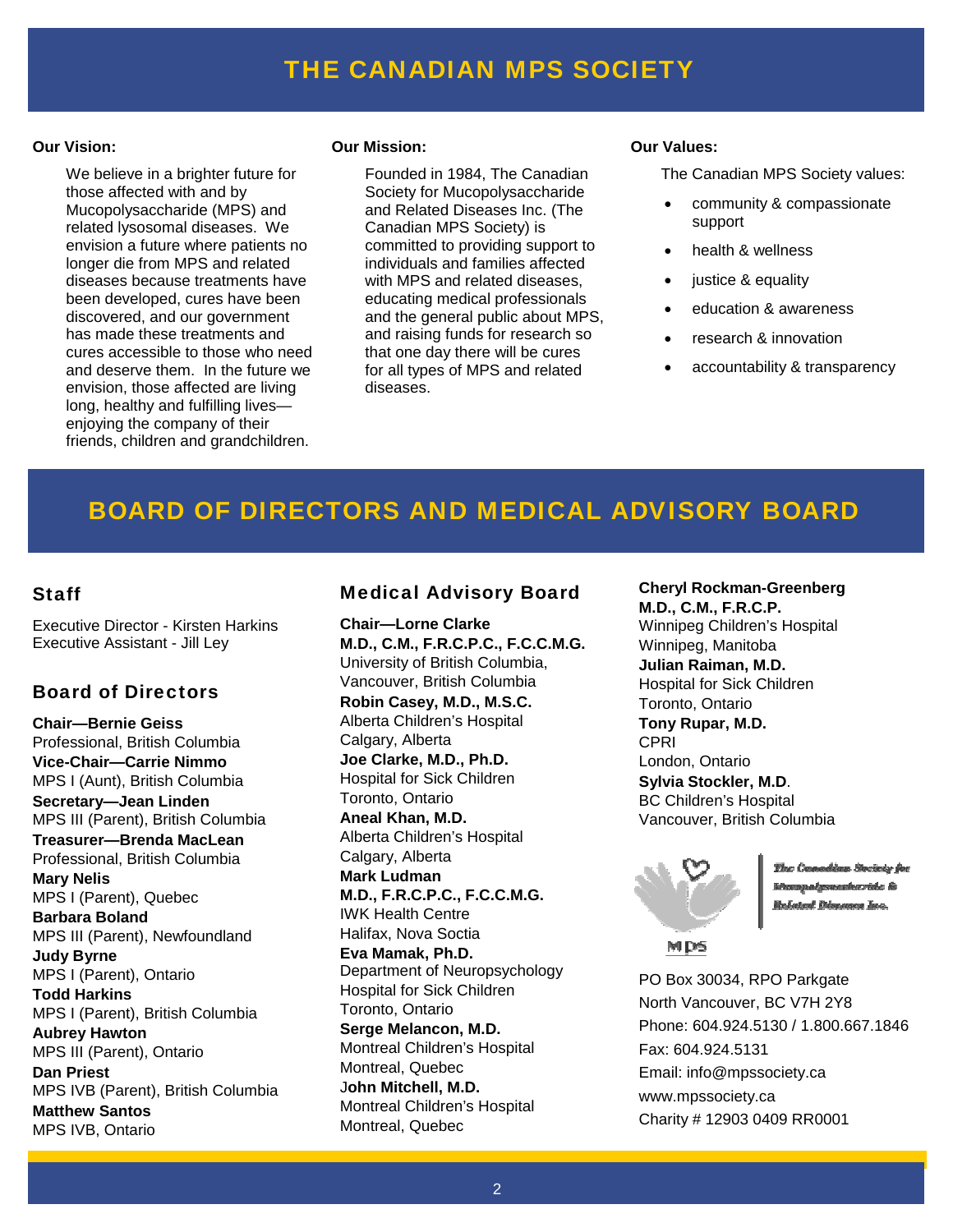## **SUPPORT FOR FAMILIES**

Families across Canada depend on the Canadian MPS Society for support and education, and generous support from our donors during our 2011-2012 fiscal year allowed us to organize a regional meeting, create a social media community, fund assistance grants, and continue to educate the government about issues important to those living with MPS or a related disease.



On April 30, 2011, the Society hosted its first **Prairie Provinces Patient Meeting** in conjunction with the Canadian Association for Pompe and the Metabolic Clinic at Alberta Children's Hospital. Pictured above are Savannah Hunik (MPS IV A), Yusuf Idris (MPS II) and Athena Pare.



On June 3rd, 2011, members of the Society's **Medical Advisory Board** met in Vancouver, BC to discuss education and research initiatives. Three physicians joined our MAB during our 2011-2012 fiscal year, and we thank them (Aneal Khan, John Mitchell and Eva Mamak) and all the other long-standing members whose expertise, guidance and service is invaluable. Pictured above: John Mitchell, Julian Raiman, Kirsten Harkins, Serge Melancon, Aneal Khan, Lorne Clarke, Joe Clarke, Robin Casey and Tony Rupar.



On February 29 and March 1, 2012, the Society celebrated **International Rare Disease Day** by participating in Canadian Organization for Rare Disorders' **Action Day on Parliament Hill** and **Rare Disease Conference and Gala** in Ottawa. The Society continues to work with CORD and its member organizations toward a national plan for treatments for



rare disorders, and with the International MPS Network on issues of common concern. Above left: Society Executive Director and CORD Vice-President Kirsten Harkins

(2nd from left) with CORD board member Bill Dempster, CORD President Dr. Durhane Wong-Rieger, and Dr. Colin Carrie, MP for Oshawa and Parliamentary Secretary to the Minister of Health; Above right: Kirsten with Lisa Bidulka, Canadian Gaucher Foundation President Christine White, Canadian Fabry Association President Darren Bidulka, and CORD and Niemann-Pick Foundation board member Ashraf Ghadban.



Thanks to pro bono assistance from the Ledcor Group's communications team throughout our 2011-2012 fiscal year, you can now join our social media community! Follow us on twitter, like us on facebook, and watch our educational and fundraising videos on YouTube.

Our quarterly newsletter the Connection, also received a facelift: our first colourcover edition was issued in the fall of 2011.





A highlight of our 2011-2012 year was that several Canadian patients - including Lucas and Zane Braun, pictured above were able to participate in BioMarin's

Phase III **enzyme replacement therapy study for the treatment of MPS IV A.**  This first-ever treatment study for MPS

IV A had Canadian sites in Montreal, Sherbrooke and Toronto. Some data from the study will be available at the end of 2012, and if the drug seems to be safe and effective, paperwork will be filed with regulatory authorities (including Health Canada) in early 2013.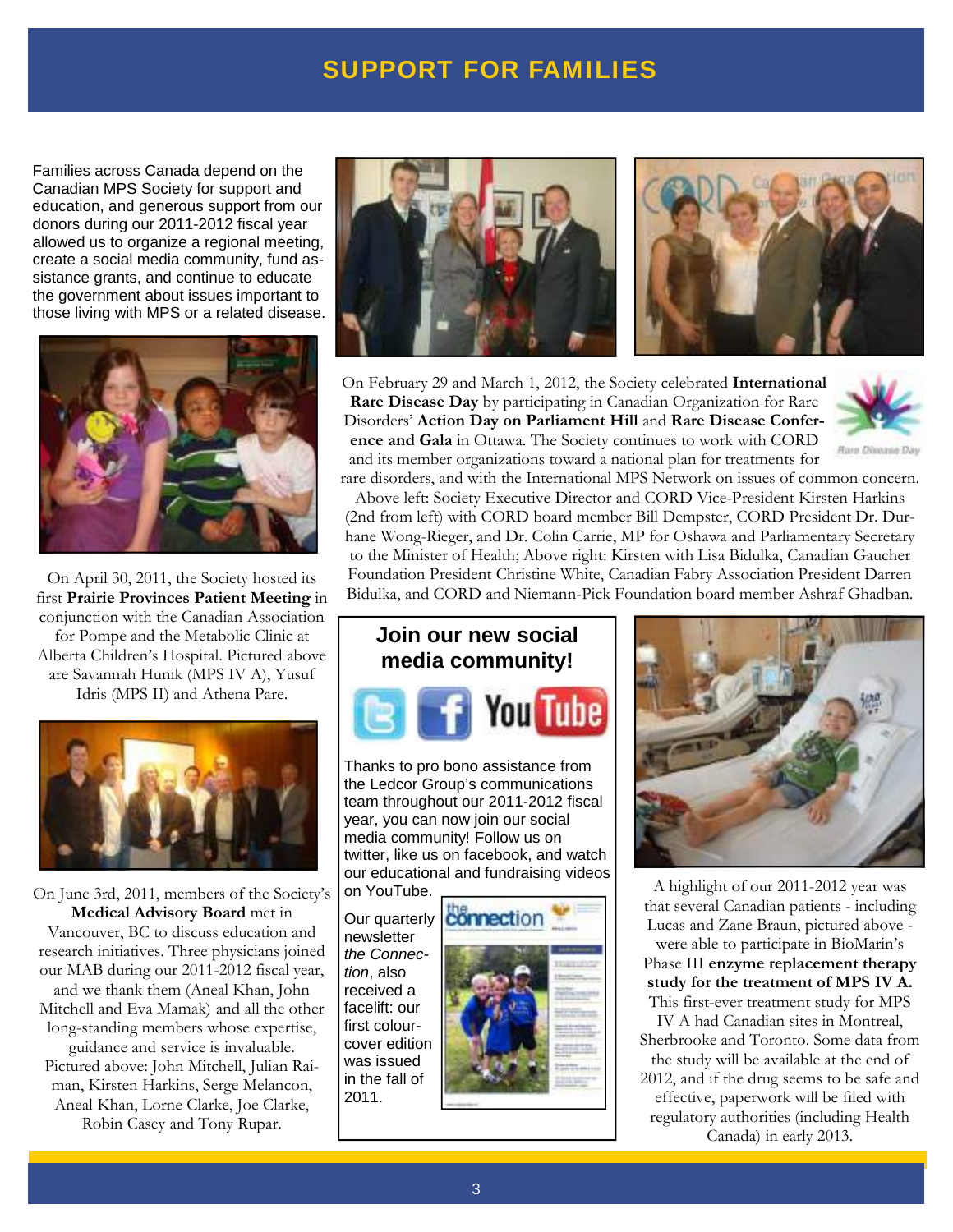# **RESEARCH FOR A CURE**

## **With our donors' support, we were able to fund the following research grants at the end of our 2011-2012 fiscal year. Thank you for helping us create a brighter future!**

## **2012-1 Research Grant: Overcoming the engraftment defect in MPS I mice to allow non-myeloablative BMT**

- Principal Investigator: Dr. Brian Bigger
- Institution: University of Manchester, UK
- Funds allocated: \$50,000 (one year grant)

#### **2012-4 Research Grant: Morquio-Better Project**

This grant was funded through the Society's MPS IV B Research Fund

- Principal investigator: Dr. Sylvia Stockler
- Institution: BC Children's Hospital
- Funds allocated: \$50,000 (one year grant)

#### **CIHR SHOPP Grant: The molecular mechanisms of microgliosis in GM2 ganglioside lysosomal storage diseases**

This grant was funded jointly by the Society and the Canadian Institute of Health Research (CIHR). Each contributed \$22,500.00 per year for three years, for a total contribution each of \$67,500.00.

- Recipient: Elizabeth J. White
- Institution: McMaster University
- Supervisor: Suleiman A. Igdoura
- Funds allocated: \$135,000

#### **The Canadian MPS funded two Summer Studentship Research Grants in 2011:**

#### **Characterization of CNS Phenotype of MPS IIIC Mouse Model**

- Recipient: Katrin Resch
- Institution: CHU St-Justine Research Centre, Montreal
- Supervisor: Dr. Alexey Pshezhetsky
- Amount funded: \$4,000

#### **Development of Neuronal Cell Culture Models for MPS III (Sanfilippo syndrome)**

This grant was funded through a generous donation from the Sanfilippo Children's Research Foundation

- Recipient: Michael James McLean
- Institution: University of Victoria
- Supervisor: Dr. Francis Choy
- Amount funded: \$4,000

The Society is indebted to amazing community-minded organizations and businesses who care about kids with MPS. The Society was the recipient of funds raised through **YYoga's** February 18th, 2012 **Magic Mountain Meltdown**  (pictured at right) and also received the proceeds of all by-donation YYoga classes in greater Vancouver during the months of January - March, 2012. Linda Summers of **Namaste Yoga** (pictured at bottom left of page 5, with sister Sonia Lanese and nephew Andrew - MPS II) also donated the proceeds of a yoga fundraiser.





That's Amore! On October 22nd, 2011, **A Journey of Hope's An Evening in Italy** - a fundraiser for the MPS IV B Research Fund was held in Richmond, BC. Pictured above are organizers Tina and Dan Priest, Kirsten Harkins, Laura Guerrero and Arthur Cabral (MPS IV B), Dr. Sylvia Stockler, Hans Hamberger and Jenifer Gentle.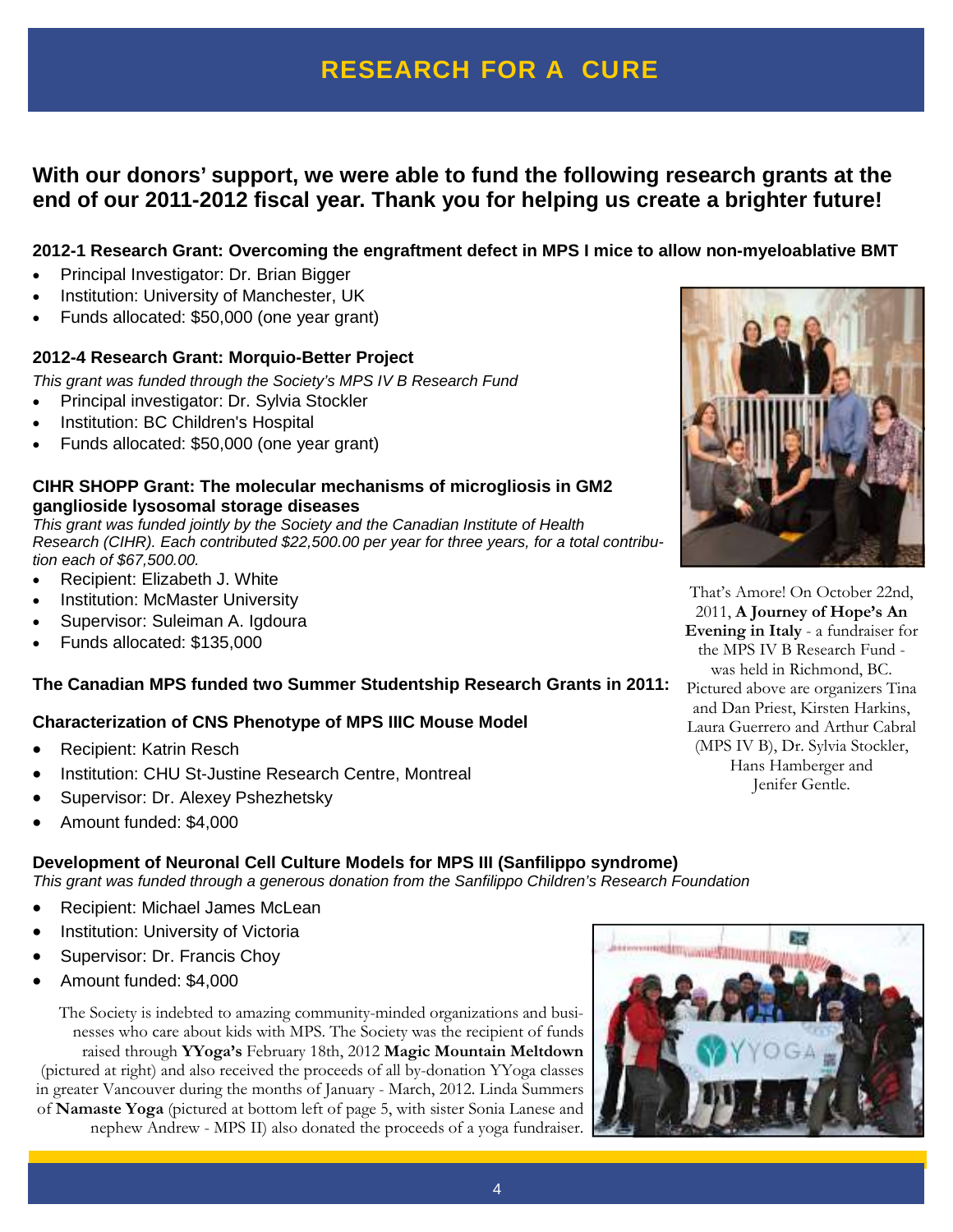# TOGETHER WE ARE CREATING A BRIGHTER FUTURE

**Fundraising events, big and small, help us create a better world for kids with MPS. Thanks to everyone who organized, participated in, or contributed to any of the many events that took place during our 2011-2012 fiscal year. Here are some highlights:** 









The **9th annual MPS CUP Fantasy Hockey Game & Gala** took place in Vancouver May 14th, the day before **International MPS Awareness Day**. And the puck dropped for the **inaugural MPS CUP Toronto** on June 4th, 2011. Thanks to all who joined our teams to *help kids raise their arms in victory over MPS* - visit www.mpscup.ca to view more amazing photos of both events. Above left: North

Vancouver District Councillor Roger Bassam with Todd Harkins and Kirk McLean; Above right: Oakville MP Terence Young with Leafs Alumni Bill Derlago and Mike Gartner.







On October 16th, 2011, Team MPS took part in the **Scotiabank Toronto Waterfront Marathon**. Inspired by Jasper (MPS VI) the

More family's "NO MORE MPS" team (above) raised over 12,000! The stars came out on September 24th, 2011 for **Once Upon a Cure** - a fundraiser for the Society's MPS II Research Fund. Held in Vancouver, BC and organized by Ryan and Deb Purcell (pictured above), the spectacular event was attended by the cast of TV's *Once Upon a Time* (pictured above).



**Canadian MPS Jeans Days** continue to take place across the country at schools and businesses. Pictured above, Stefan Gacic (MPS IV A) raised awareness and over \$1,500 with his classmates at



Kensal Park French Immersion school in London, Ontario.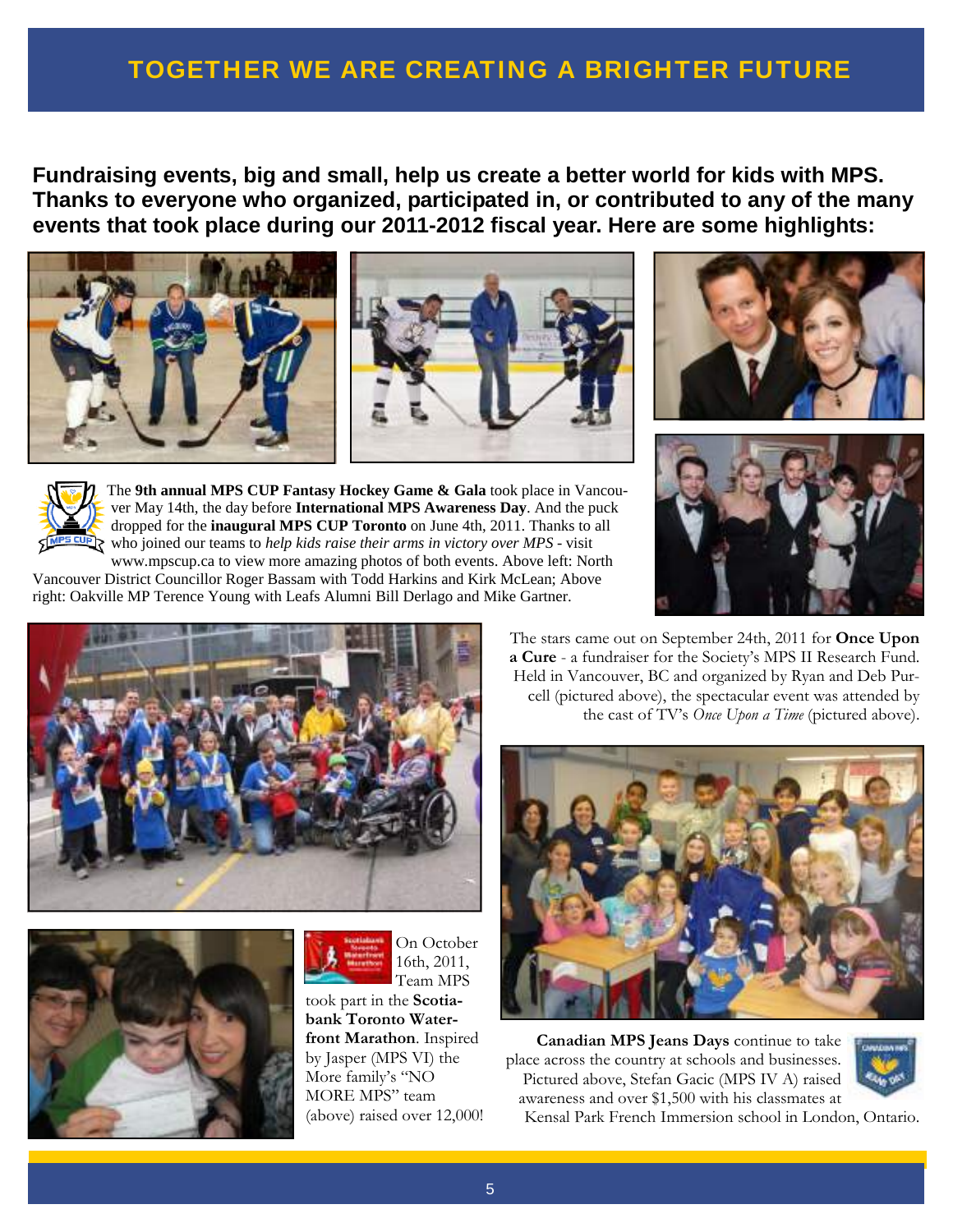# FINANCIAL STATEMENTS FOR YEAR ENDED MARCH 31, 2012

| To the Directors of The Canadian Society for<br>Mucopolysaccharide & Related Diseases Inc.,                                                                                                                                                         |               |         | <b>Notes to Financial Statements:</b><br>(Unaudited)                                                                                                                                                                                                                                                                                           |  |
|-----------------------------------------------------------------------------------------------------------------------------------------------------------------------------------------------------------------------------------------------------|---------------|---------|------------------------------------------------------------------------------------------------------------------------------------------------------------------------------------------------------------------------------------------------------------------------------------------------------------------------------------------------|--|
| We have reviewed the Balance Sheet of The Canadian<br>Society for Mucopolysaccharide & Related Diseases Inc.<br>as at March 31, 2012, and the Statement of Revenue,                                                                                 |               |         | Note 1. Organization                                                                                                                                                                                                                                                                                                                           |  |
| Expenditures and Surplus for the year then ended.                                                                                                                                                                                                   |               |         | The Canadian Society for Mucopolysaccharide & Related Dis-<br>eases Inc. is incorporated under the laws of Canada as a not-for-                                                                                                                                                                                                                |  |
| Our review was made in accordance with generally<br>accepted standards for review engagements and accord-<br>ingly consisted primarily of enquiry, analytical procedures<br>and discussion related to information supplied to us by the<br>Society. |               |         | profit organization and is registered under the Income Tax Act as<br>a charitable organization and as such is not subject to income<br>taxes. The Society's aim is to provide support to Canadians af-<br>fected by lysosomal storage diseases (LSDs), to raise public and<br>professional awareness of LSDs, and to fund research for a cure. |  |
| A review does not constitute an audit and consequently we<br>do not express an audit opinion on these Financial                                                                                                                                     |               |         | <b>Note 2. Significant Accounting Policies</b>                                                                                                                                                                                                                                                                                                 |  |
| Statements.                                                                                                                                                                                                                                         |               |         | <b>Revenue Recognition</b>                                                                                                                                                                                                                                                                                                                     |  |
| Based on our review, nothing has come to our attention that<br>causes us to believe that these Financial Statements are<br>not, in all material respects, in accordance with Canadian                                                               |               |         | The Society follows the deferral method of accounting for contri-<br>butions.                                                                                                                                                                                                                                                                  |  |
| generally accepted accounting principles.                                                                                                                                                                                                           |               |         | <b>Capital Assets</b>                                                                                                                                                                                                                                                                                                                          |  |
| Quantum Accounting Services Inc.<br>Vancouver, BC<br>July 26, 2012                                                                                                                                                                                  |               |         | Capital assets are not recorded on the balance sheet. Expendi-<br>tures for capital assets in the year are recorded as expenses and<br>disclosed in the statement of operations. The capital assets of<br>the Society consist of office equipment and computer software.<br><b>Volunteer Services</b>                                          |  |
| Balance Sheet as at March 31, 2012<br>(Unaudited)                                                                                                                                                                                                   |               |         |                                                                                                                                                                                                                                                                                                                                                |  |
| March 31                                                                                                                                                                                                                                            | 2012          | 2011    |                                                                                                                                                                                                                                                                                                                                                |  |
| <b>Assets</b>                                                                                                                                                                                                                                       |               |         | The work of the Society is dependent on the efforts of many vol-<br>unteers. Because these services are not normally purchased by                                                                                                                                                                                                              |  |
| <b>Current Assets</b>                                                                                                                                                                                                                               |               |         | the Society and because of the difficulty of determining their fair                                                                                                                                                                                                                                                                            |  |
| Cash and short term deposits                                                                                                                                                                                                                        | 222,322       | 168,815 | value, donated services are not recognized in these financial                                                                                                                                                                                                                                                                                  |  |
| Sales tax recoverable                                                                                                                                                                                                                               | 1,334         | 1,346   | statements.                                                                                                                                                                                                                                                                                                                                    |  |
| Accrued interest receivable                                                                                                                                                                                                                         |               | 407     | <b>Financial Instruments</b>                                                                                                                                                                                                                                                                                                                   |  |
| <b>Prepaid Expenses</b>                                                                                                                                                                                                                             | 13,300        | 3,756   | Unless otherwise noted, it is management's opinion that the                                                                                                                                                                                                                                                                                    |  |
| <b>Total Current Assets</b>                                                                                                                                                                                                                         | 236,956       | 174,324 | Society is not exposed to significant interest rate or credit risks                                                                                                                                                                                                                                                                            |  |
|                                                                                                                                                                                                                                                     |               |         | arising from its financial instruments.                                                                                                                                                                                                                                                                                                        |  |
| <b>Liabilities</b>                                                                                                                                                                                                                                  |               |         | Significant cash balances are being held at one major financial<br>institution. The Society has a term deposit totaling \$74,157 which                                                                                                                                                                                                         |  |
| <b>Current Liabilities</b>                                                                                                                                                                                                                          |               |         | bears interest at 1.30% and matures on March 13, 2014.                                                                                                                                                                                                                                                                                         |  |
| Accounts Payable &                                                                                                                                                                                                                                  |               |         |                                                                                                                                                                                                                                                                                                                                                |  |
| <b>Accrued Liabilities</b>                                                                                                                                                                                                                          | 1,100         | 1,000   | Note 3. Fundraising                                                                                                                                                                                                                                                                                                                            |  |
| <b>Total Current Liabilities</b>                                                                                                                                                                                                                    | 1,100         | 1,000   | Fundraising revenue is comprised of gross revenue in the<br>amount of \$170,886 (2011-\$126,422) less expenditures in the<br>amount of \$52,532 (2011-\$26,330).<br><b>Note 4. Donor Advised Funds</b>                                                                                                                                         |  |
| <b>Surplus (Deficit)</b>                                                                                                                                                                                                                            | 235,856       | 173,324 |                                                                                                                                                                                                                                                                                                                                                |  |
|                                                                                                                                                                                                                                                     | 236,956       | 174,324 |                                                                                                                                                                                                                                                                                                                                                |  |
| On behalf of the Board of Directors,                                                                                                                                                                                                                |               |         | Donor Advised Fund Revenue is comprised of each fund's gross<br>revenue less expenditures (including a 5% administrative fee per<br>fund). The MPS IV B Fund also funded \$33,264 toward a 2012                                                                                                                                                |  |
| Brenda MacLean                                                                                                                                                                                                                                      | Berníe Gíeiss |         | research grant awarded to Dr. Sylvia Stockler at UBC.                                                                                                                                                                                                                                                                                          |  |
| Treasurer                                                                                                                                                                                                                                           | Chairperson   |         |                                                                                                                                                                                                                                                                                                                                                |  |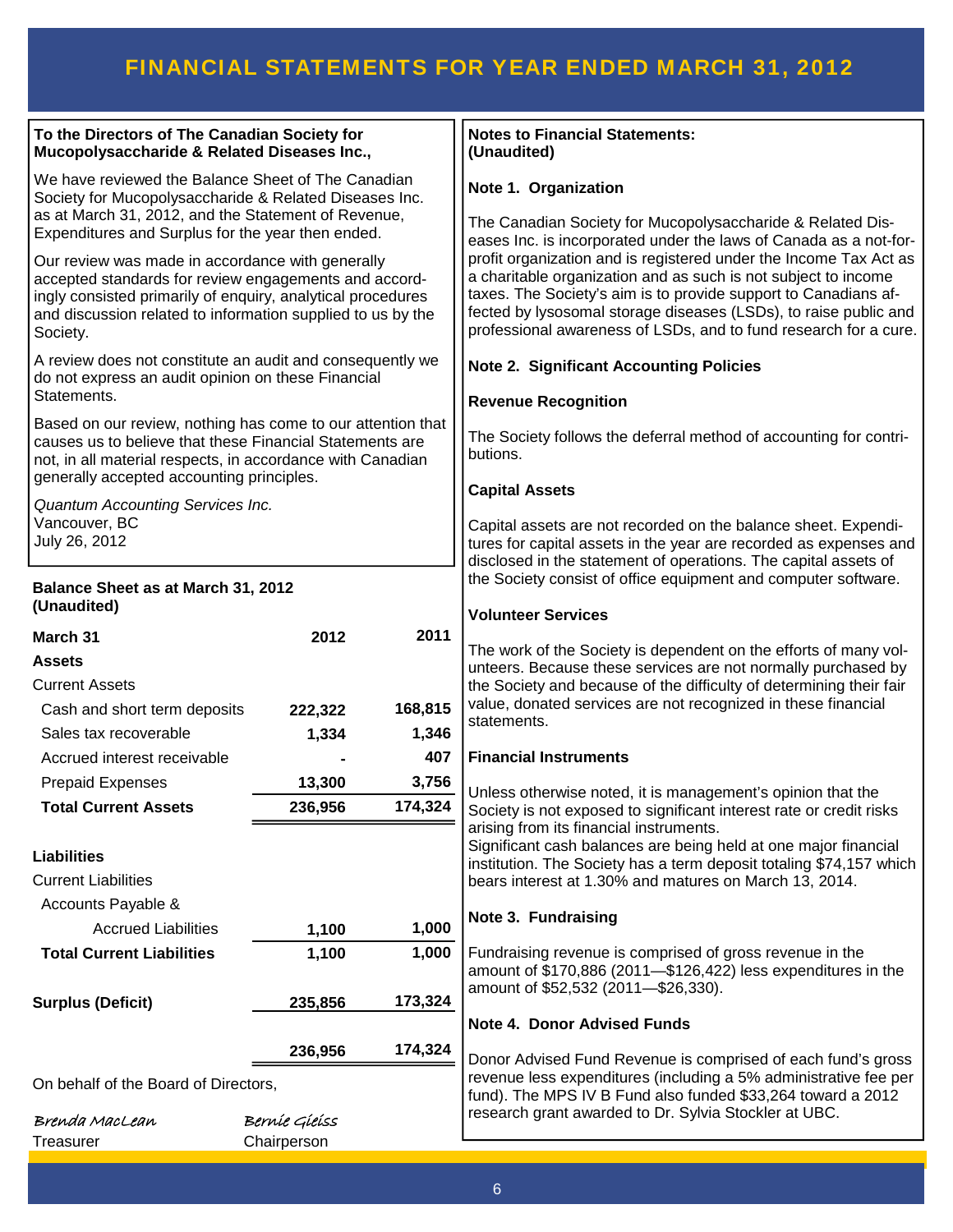# FINANCIAL STATEMENTS FOR YEAR ENDED MARCH 31, 2012

| For year ended March 31, 2012                                 | 2012    | 2011    |
|---------------------------------------------------------------|---------|---------|
| Revenue                                                       |         |         |
| Fundraising, Net of Related Expenses (Note 3)                 | 118,354 | 100,092 |
| Donations                                                     | 59,817  | 116,017 |
| MPS II Research Fund, Net of Related Expenses (Note 4)        | 81,489  | 45,161  |
| <b>Membership Fees</b>                                        | 4,245   | 3,634   |
| Interest                                                      | 1,315   | 2,312   |
| <b>Sales</b>                                                  | 2,126   | 1,501   |
| Miscellaneous Income                                          | 9,455   | 4,075   |
| MPS IV B Research Fund, Net of Related Expenses (Note 4)      | 19,949  | 28,370  |
| <b>Conference Revenue</b>                                     |         | 27,015  |
| <b>Total Revenue</b>                                          | 296,750 | 328,177 |
| <b>Expenditures</b>                                           |         |         |
| <b>Salaries and Contract Fees</b>                             | 77,912  | 70,415  |
| <b>Printing and Postage</b>                                   | 8,834   | 7,540   |
| Office Expense                                                | 8,823   | 5,730   |
| <b>Travel</b>                                                 | 8,577   | 12,161  |
| Family Assistance Program                                     | 8,359   | 11,424  |
| Office Lease                                                  | 6,072   | 5,761   |
| Non-recoverable GST/HST                                       | 3,895   | 4,350   |
| Telephone and Internet                                        | 3,379   | 3,268   |
| <b>Promotional Items</b>                                      | 2,497   | 682     |
| <b>Consulting Fees</b>                                        | 2,000   | 24,067  |
| Insurance                                                     | 1,953   |         |
| <b>Computer Software</b>                                      | 1,650   | 2,060   |
| Meetings                                                      | 1,571   | 629     |
| <b>Professional Fees</b>                                      | 1,330   | 1,125   |
| <b>Membership Dues</b>                                        | 130     | 433     |
| <b>Conference Expenses</b>                                    |         | 31,101  |
| <b>Office Equipment</b>                                       |         | 709     |
|                                                               | 136,982 | 181,455 |
| <b>Research Grants</b>                                        | 97,236  | 105,833 |
| <b>Total Expenditures</b>                                     | 234,218 | 287,288 |
| Excess/(deficiency) of revenue over expenditures for the year | 62,532  | 40,889  |
| Surplus, beginning of year                                    | 173,324 | 132,435 |
| Surplus, end of year                                          | 235,856 | 173,324 |